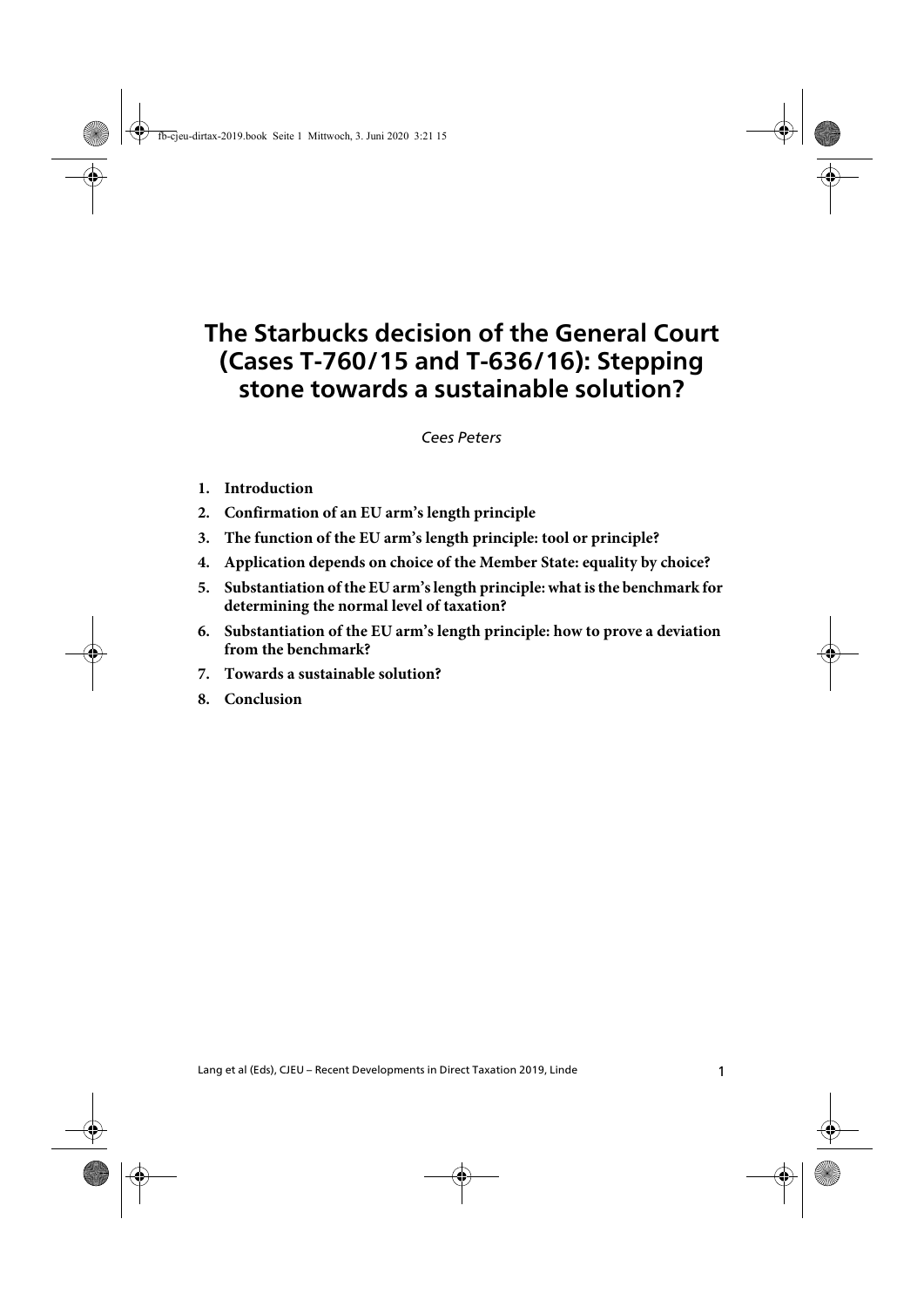## **1. Introduction**

The interaction between EU law and international tax law has always been a source of discontent and confusion for tax specialists. One may for example think of the groundbreaking Schumacker case of the CJEU (C-279/93) that shed new light on the generally accepted distinction in international tax law between resident and non-resident taxpayers. It should not come as a surprise therefore that the initiatives of the European Commission to review advance pricing agreements ("APAs") of Member States have given rise to a substantial amount of critical commentary in academic literature.<sup>1</sup>

Essentially, these initiatives of the European Commission are concerned with the interaction between EU State aid law (as laid down in Article 107 of the TFEU) and the norms of national and international tax law that regulate the allocation of profits within a multinational company (i.e "transfer pricing law"). Given the central importance of the arm's length principle as the core of transfer pricing law, it is not surprising that the very introduction of the so-called EU arm's length principle, as being an element of EU State aid law, has given rise to a substantial number of disapproving comments.<sup>2</sup> The European Commission has reverted to this principle to challenge APAs concluded by Member States, like the Netherlands and Luxembourg, that adhere to the arm's length principle on the basis of their respective national tax law. These include, amongst others, APAs concluded with Starbucks and FIAT.<sup>3</sup> Even more intriguingly, the European Commission has challenged Ireland, which did not follow the arm's length principle at the time when it concluded the contested APA with Apple.<sup>4</sup>

Given the ongoing uncertainty about the relationship between EU State aid law and transfer pricing law, the rulings of the General Court of the European Union (the "Court") in the Starbucks case<sup>5</sup> and the FIAT case<sup>6</sup> have been eagerly awaited.<sup>7</sup> The

<sup>1</sup> See, for example, D. Kyriazis, From soft law to soft law through hard law: The commission's approach to the state aid assessment of tax rulings, European State Aid Law Quarterly 2016, pp. 428–439 and D. Smit, International income allocation under EU tax law: tinker, tailor, soldier, sailor, EC Tax Review 2017, pp. 67–74.

<sup>2</sup> See, for example, R. Bonnici, The European Commission's arm's length standard: relationship and compatibility with the arm's length principle under transfer pricing, International Transfer Pricing Journal 2019, pp. 57–64 and F. Todhe, The rise of an (autonomous) arm's length principle in EU state aid rules?, European State Aid Law Quarterly 2019, pp. 249–263.

<sup>3</sup> Decision of the European Commission of 21 October 2015 in the Starbucks case (SA.38374) and the decision of the European Commission of 21 October 2015 in the FIAT case (SA.38375).

<sup>4</sup> Decision of the European Commission of 30 August 2016 in the Apple case (SA.38373).

<sup>5</sup> General Court, 24 September 2019, joint cases T-760/15 and T-636/16, Kingdom of the Netherlands and Starbucks vs. European Commission, ECLI:EU:T:2019:669.

<sup>6</sup> General Court, 24 September 2019, joint cases T-755/15 and T-759/15, Grand Duchy of Luxembourg and FIAT vs. European Commission, ECLI:EU:T:2019:670.

<sup>7</sup> The decision of the General Court of 14 February 2019 in the Belgian excess profits case provided the first insights into this subject-matter. General Court, 14 February 2019, joint cases T-131/16 and T-263/16, Kingdom of Belgium and Magnetrol International vs. European Commission, ECLI:EU:T:2019:91.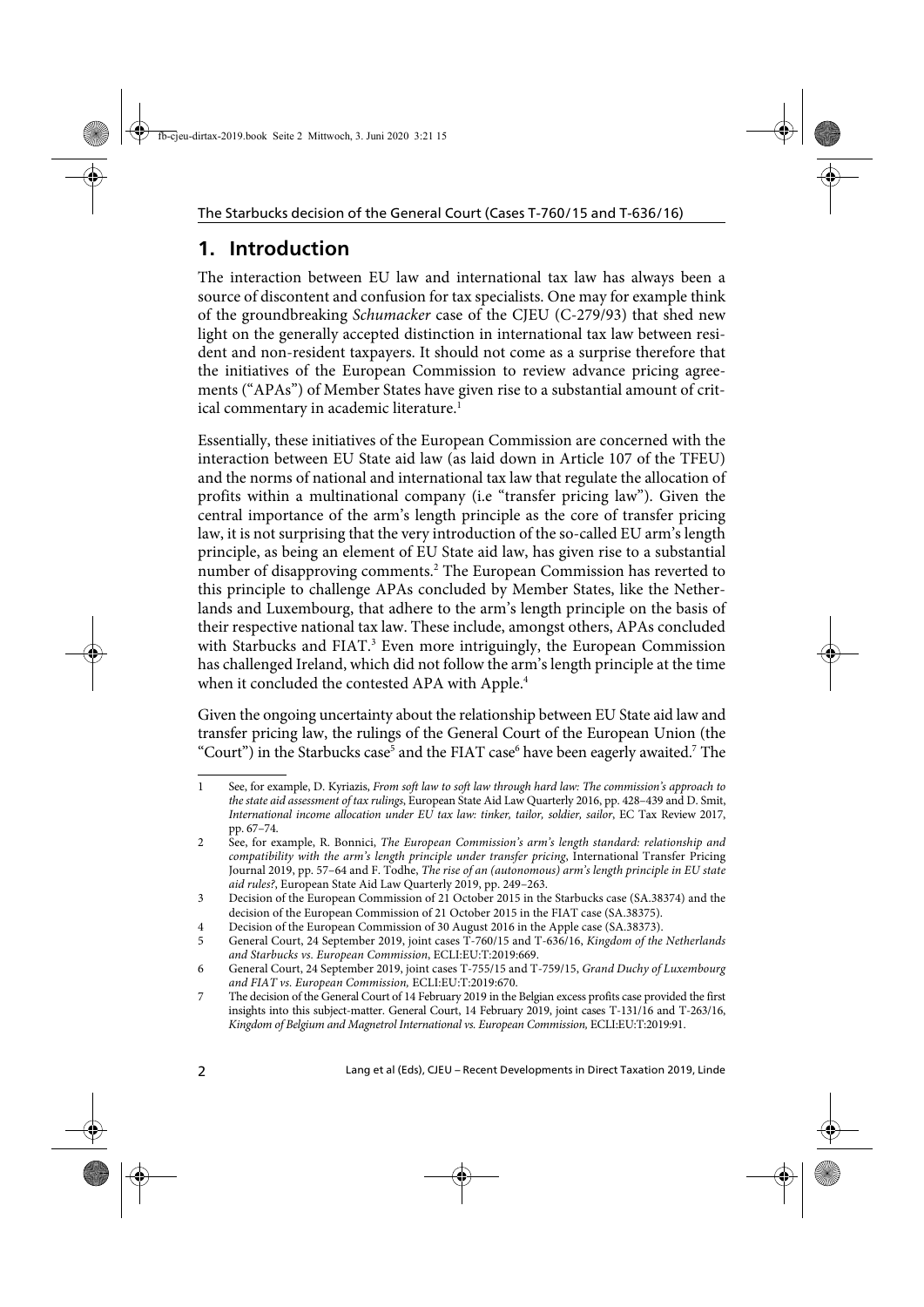purpose of this chapter is to analyse the decision regarding the APA of Starbucks Manufacturing EMEA BV ("Starbucks" or "SMBV") from the point of view of the aforementioned tension between EU State aid law and transfer pricing law.<sup>8</sup> The research question investigated in this chapter is to ascertain what the decision of the Court in the Starbucks case makes clear about the interaction between EU State aid law and transfer pricing law and to what extent this ruling can serve as a stepping stone towards a sustainable interaction between these fields of law. To this end, the chapter analyses the following aspects of the EU arm's length principle: the mere existence and function of the principle (sections 2 and 3), the conditional application of the principle (section 4), the substantive scope of the principle (section 5) and the burden of proof (section 6). This analysis leads to a proposal for a sustainable solution on the basis of the decision of the Court (section 7) and a conclusion (section 8).

## **2. Confirmation of an EU arm's length principle**

The starting point of the analysis of the relationship between EU State aid law and transfer pricing law is the question whether there actually exists such a thing as an EU arm's length principle. The most notable part of the decision of the Court is therefore the confirmation by the Court that there actually is such a principle. After intense debate about the policy choices of the European Commission and the use of its legitimation narratives,<sup>9</sup> it is actually almost reassuring to read that the Court introduces the EU arm's length principle with the help of the wellknown dictum that "[a]ccording to settled case-law, while direct taxation, as EU law currently stands, falls within the competence of the Member States, they must nonetheless exercise that competence consistently with EU law".<sup>10</sup> This means, in other words, that the national competence of the Member States to grant APAs does not escape from the scrutiny of EU fiscal State aid control.<sup>11</sup> It is, in my view, without a doubt correct that the Court firmly rejects the arguments of The Netherlands and the taxpayer that such supervision would amount to de facto tax har-

<sup>8</sup> The fact pattern of this case and the initial steps in the process are already well enough known. See, for example, E. Kemmeren, The Netherlands I: Fiscal Unity, Groupe Steria's Per-Element Approach and Currency Losses relating to a Non-Resident Subsidiary (C-399/16[X NV]); Starbucks and State Aid (T-760/15 and T-636/16), in M. Lang, P. Pistone, A. Rust, J. Schuch, C. Staringer, & A. Storck (eds.), CJEU – Recent Developments in Direct Taxation 2016 (Vienna: Linde Verlag, 2017), pp. 117–162 and B. Vos, State aid, taxation & transfer pricing: illegal fiscal state aid granted to Starbucks?, EC Tax Review 2018, pp. 113–120.

<sup>9</sup> See C. Peters, Tax Policy Convergence and EU Fiscal State Aid Control, EC Tax Review 2019, pp. 6–17 and C. Peters, The legitimacy of EU fiscal state aid control: What is your legitimation narrative? in C. De Pietro (eds.), New perspectives on fiscal state aid: Legitimacy and effectiveness of fiscal state aid control (Alphen aan den Rijn: Kluwer Law International BV, 2019), pp. 5–30.

<sup>10</sup> General Court, 24 September 2019, joint cases T-760/15 and T-636/16, Kingdom of the Netherlands and Starbucks vs. European Commission, ECLI:EU:T:2019:669, para. 142.

<sup>11</sup> See also General Court, 24 September 2019, joint cases T-760/15 and T-636/16, Kingdom of the Netherlands and Starbucks vs. European Commission, ECLI:EU:T:2019:669, paras. 158-159.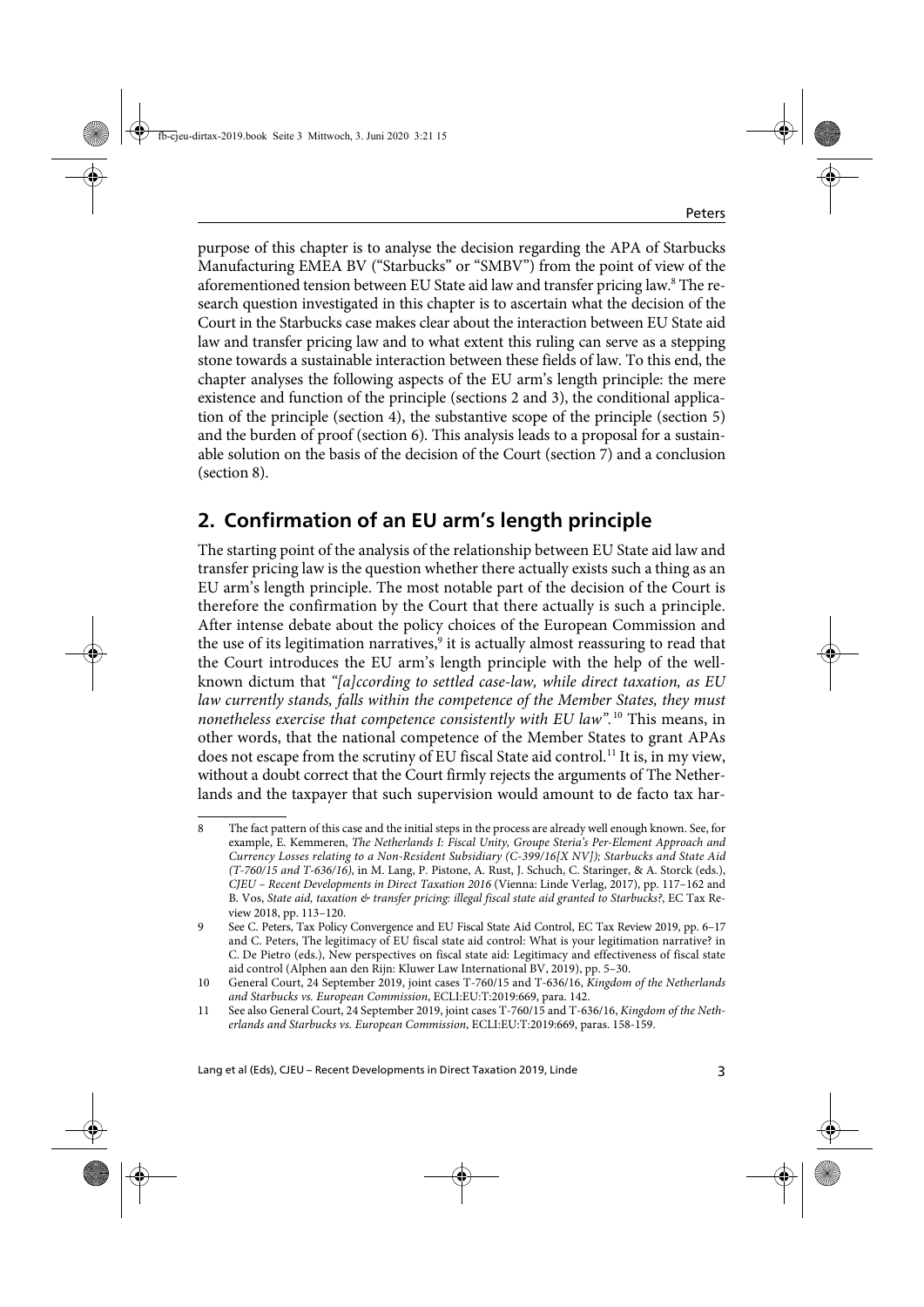monization. This rejection is well-founded, since it is difficult to understand why the "incoming tide of EU law", to borrow Lord Denning's famous metaphor, would need to stop at this very point of European integration. On the basis of the supremacy of EU law there simply can be no doubt that EU State aid law sets aside (the selective application of) national tax law in the event that it could have the effect of distorting competition within the internal market.

In order to justify the existence of an EU arm's length principle, the Court seems to rely strongly on the argument that Article  $107(1)$  of the TFEU presupposes a principle of equal treatment.12 This follows most explicitly from paragraph 149 where the Court explicitly draws a conditional (see below in section 4) comparison between integrated undertakings and stand-alone undertakings. We read in that paragraph that the European Commission derives from Article 107(1) the power to "compare the fiscal burden of such an integrated undertaking resulting from the application of that fiscal measure with the fiscal burden resulting from the application of the normal rules of taxation under national law of an undertaking, placed in a comparable factual situation, carrying on its activities under market conditions." Even though this foundation seems rather clear, it is my view that a somewhat more elaborative foundation for this equality-inspired interpretation of Article 107(1) of the TFEU would have added to the persuasiveness of the dictum. Nevertheless, the Court should be applauded for taking away the worries of the Netherlands and Ireland, and some scholars, $13$  that Article 107(1) of the TFEU amounts to a "general principle of equal treatment in taxation that would allow no different treatment of the profits of stand-alone companies and integrated companies."<sup>14</sup> The Court usefully specifies that the EU arm's length principle should be seen in the specific context of testing whether inter-company transactions are remunerated as if they were agreed upon by independent parties.

The first, and most significant, conclusion of this ruling is therefore that the Court is confirming that the conclusion of APAs does not escape the application of EU fiscal State aid control. In this regard, the Court makes clear that the so-called EU arm's length principle should oversee the application of transfer pricing law. The contextualization of the EU arm's length principle within the framework of transfer pricing law illustrates that the Court is at pains to manoeuvre between the arm's length principle that we know from national and international tax law and the EU arm's length principle that is now supposed to be part of Article 107(1) of

<sup>12</sup> The Court regards the judgment of the ECJ in the Forum 187 case (C-182/03 and C-217/03) to be of a supportive nature in this respect. See paragraph 150. A critical analysis of this particular argument can be found in T. Joris and W. de Cock, Is Belgium and Forum 187 v. Commission a suitable legal source for an EU 'at arm's length principle'?, European State Aid Quarterly 2017, pp. 607–616.

<sup>13</sup> See S. Buriak and I. Lazarov, Between state aid and the fundamental freedoms: the arm's length principle and EU law, Common Market Law Review 2019, pp. 919–922.

<sup>14</sup> See General Court, 24 September 2019, joint cases T-760/15 and T-636/16, Kingdom of the Netherlands and Starbucks vs. European Commission, ECLI:EU:T:2019:669, paras. 167–169.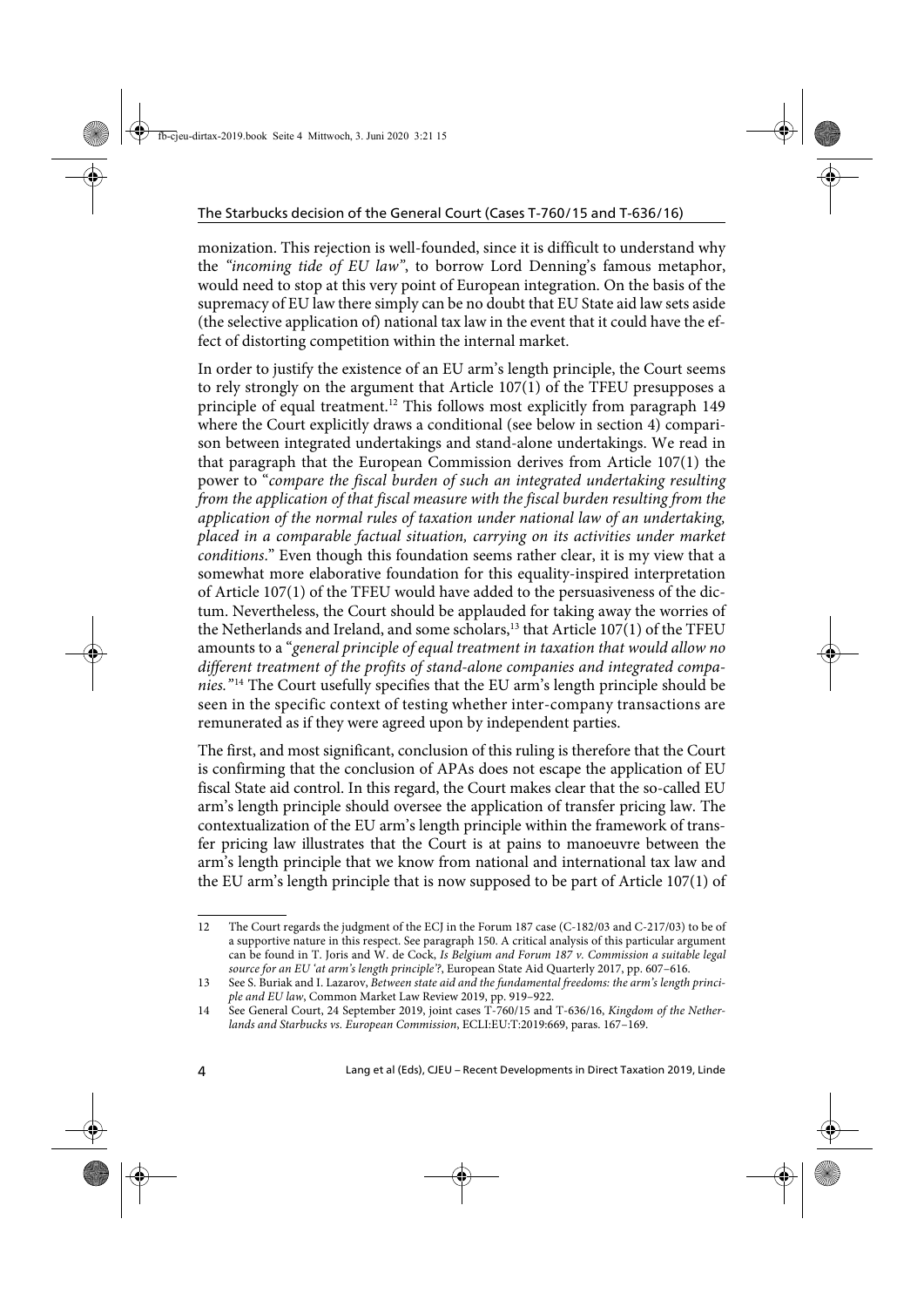the TFEU. It is, in other words, making an attempt to illustrate that this EU arm's length principle is an element of EU *competition law* that is needed to test the *ap*plication of the arm's length standard that we know from national and international tax law. In this way, the Court is clearly operating along the lines of the position of Wattel who usefully categorized the EU arm's length principle, as it was being used by the European Commission, as an element of EU competition law that should be distinguished from the arm's length principle that we know from national and international tax law.15 This principle is therefore, in Wattel's words, "aimed at protecting a level playing field for all economic operators in the internal market, i.e. at protecting free competition, rather than at tax base protection or prevention of double taxation."16

### **3. The function of the EU arm's length principle: tool or principle?**

The mere recognition of an EU arm's length principle makes it necessary to better understand the function that this principle is supposed to perform at the interface of EU State aid law and the national and international norms of transfer pricing law. In this regard it seems confusing that the Court is constantly labelling the "EU arm's length principle' as a "tool".<sup>17</sup> In this way, it is wholeheartedly reproducing the somewhat semantic terminology of the European Commission that was, incidentally, only introduced during the hearing.<sup>18</sup> During the hearing, the European Commission had labelled the EU arm's length principle, for the first time, as "a tool for assessing the price level of intra-group transactions".<sup>19</sup> The Court follows this definition, for example, in paragraph 157 where reference is made to "a useful tool that can be used to verify that intra-group transactions are remunerated as if they had been negotiated between stand-alone undertakings." $^{20}$ 

These references of the Court should be seen in the light of its efforts to make clear what function the EU arm's length principle performs as an element of EU

<sup>15</sup> See P. Wattel, Stateless Income, State Aid and the (Which?) Arm's Length Principle, Intertax 2016, pp. 791–801. It is a separate question whether the EU arm's length principle is an autonomous part of competition law or of internal market law. Compare C. Peters, Staatssteun en tax rulings: over competitie tussen staten en de doodlopende weg van het recht, Weekblad Fiscaal Recht, 2017/87.

<sup>16</sup> P. Wattel, Stateless Income, State Aid and the (Which?) Arm's Length Principle, Intertax 2016, pp. 791–801.

<sup>17</sup> See General Court, 24 September 2019, joint cases T-760/15 and T-636/16, Kingdom of the Netherlands and Starbucks vs. European Commission, ECLI:EU:T:2019:669, paras. 151, 152, 157, 163, 169 and 199.

<sup>18</sup> See General Court, 24 September 2019, joint cases T-760/15 and T-636/16, Kingdom of the Netherlands and Starbucks vs. European Commission, ECLI:EU:T:2019:669, para. 138.

<sup>19</sup> See General Court, 24 September 2019, joint cases T-760/15 and T-636/16, Kingdom of the Netherlands and Starbucks vs. European Commission, ECLI:EU:T:2019:669, para. 138.

<sup>20</sup> See General Court, 24 September 2019, joint cases T-760/15 and T-636/16, Kingdom of the Netherlands and Starbucks vs. European Commission, ECLI:EU:T:2019:669, para. 157.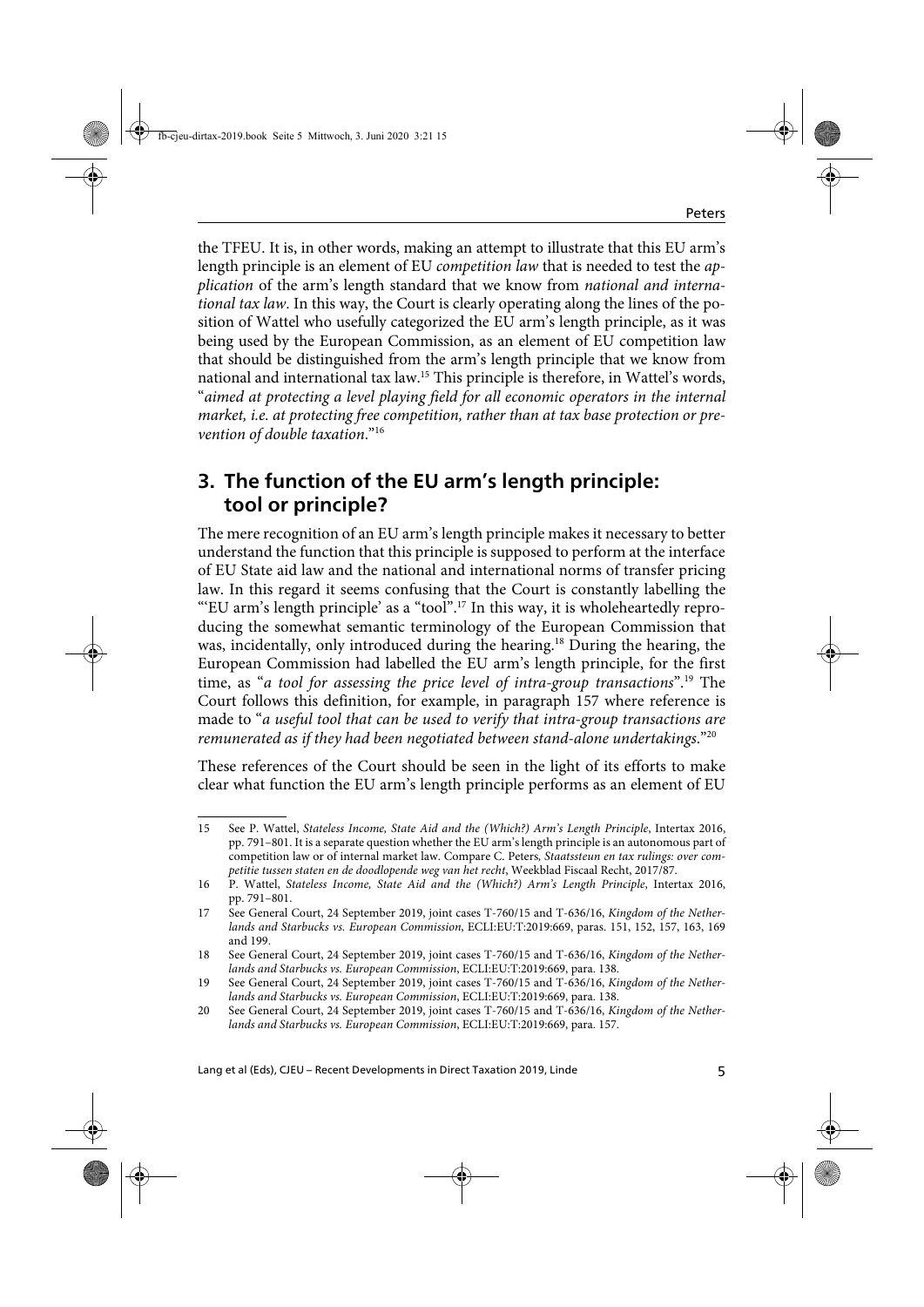competition law. With the consistent use of the word "tool" it is trying to make clear that the principle should first of all be seen as a way to give substance to the existence of an advantage within the meaning of Article 107(1) of the TFEU. With reference to the existing case law of the CJEU it rules in paragraph 146 that "[i]n the case of tax measures, the very existence of an advantage may be established only when compared with 'normal' taxation". This particular context also explains why the Court relates this tool not only to the determination of relevant prices, but also to the comparison of the taxable profit of an integrated company with the taxable profit that is generated under market conditions.<sup>21</sup> The particular character of integrated companies (where inter-company transactions are not determined by market forces) makes it ultimately necessary to make such a comparison in order to determine the existence of a tax advantage. The Court is very well aware of this distinct character of the transfer pricing problem, since it expressly emphasizes this issue in the context of its analysis of the advantage test.<sup>22</sup> The application of the advantage test in this specific context requires investigation into what the taxable profit of an integrated company would amount to if it were not determined by the specific transfer pricing rules currently being used.<sup>23</sup>

The prudent approach of the Court to tweak the advantage test (i.e. EU State aid law) to the particular requirements of the transfer pricing problem (i.e. national and international tax law) confirms that the current case law of the CJEU is simply not up to this particular task. The imprecise and somewhat subjective nature of determining transfer prices simply cannot be squared with the need to establish the existence of a tax advantage (as part of the State aid requirements laid down in article 107(1) of the TFEU) in an objective and clear-cut way.<sup>24</sup> It is exactly this troublesome relationship between the existing case law concerning the advantage test and the application of the arm's length standard in individual cases that has set the European Commission on an adventurous course to find its way. The use of the market economy operator test and the conflation of the advantage test and selectivity test into the EU arm's length principle, which is now considered to be a "tool", are merely efforts to adjust the application of the advantage test to the particular exigencies of the transfer pricing problem.<sup>25</sup>

<sup>21</sup> See General Court, 24 September 2019, joint cases T-760/15 and T-636/16, Kingdom of the Netherlands and Starbucks vs. European Commission, ECLI:EU:T:2019:669, para. 152.

<sup>22</sup> See General Court, 24 September 2019, joint cases T-760/15 and T-636/16, Kingdom of the Netherlands and Starbucks vs. European Commission, ECLI:EU:T:2019:669, para. 148.

<sup>23</sup> See also General Court, 24 September 2019, joint cases T-760/15 and T-636/16, Kingdom of the Netherlands and Starbucks vs. European Commission, ECLI:EU:T:2019:669, para. 147 where the Court rules that "in order to determine whether there is a tax advantage, the position of the recipient as a result of the application of the measure at issue must be compared with his position in the absence of the measure at issue (…) and under the normal rules of taxation."

<sup>24</sup> See J. Monsenego, Selectivity in State Aid Law and the Methods for the Allocation of the Corporate Tax Base (Alphen aan den Rijn: Kluwer Law International B.V. (EUCOTAX Series), 2018, pp. 136–144.

<sup>25</sup> See C. Peters, supra footnote 12.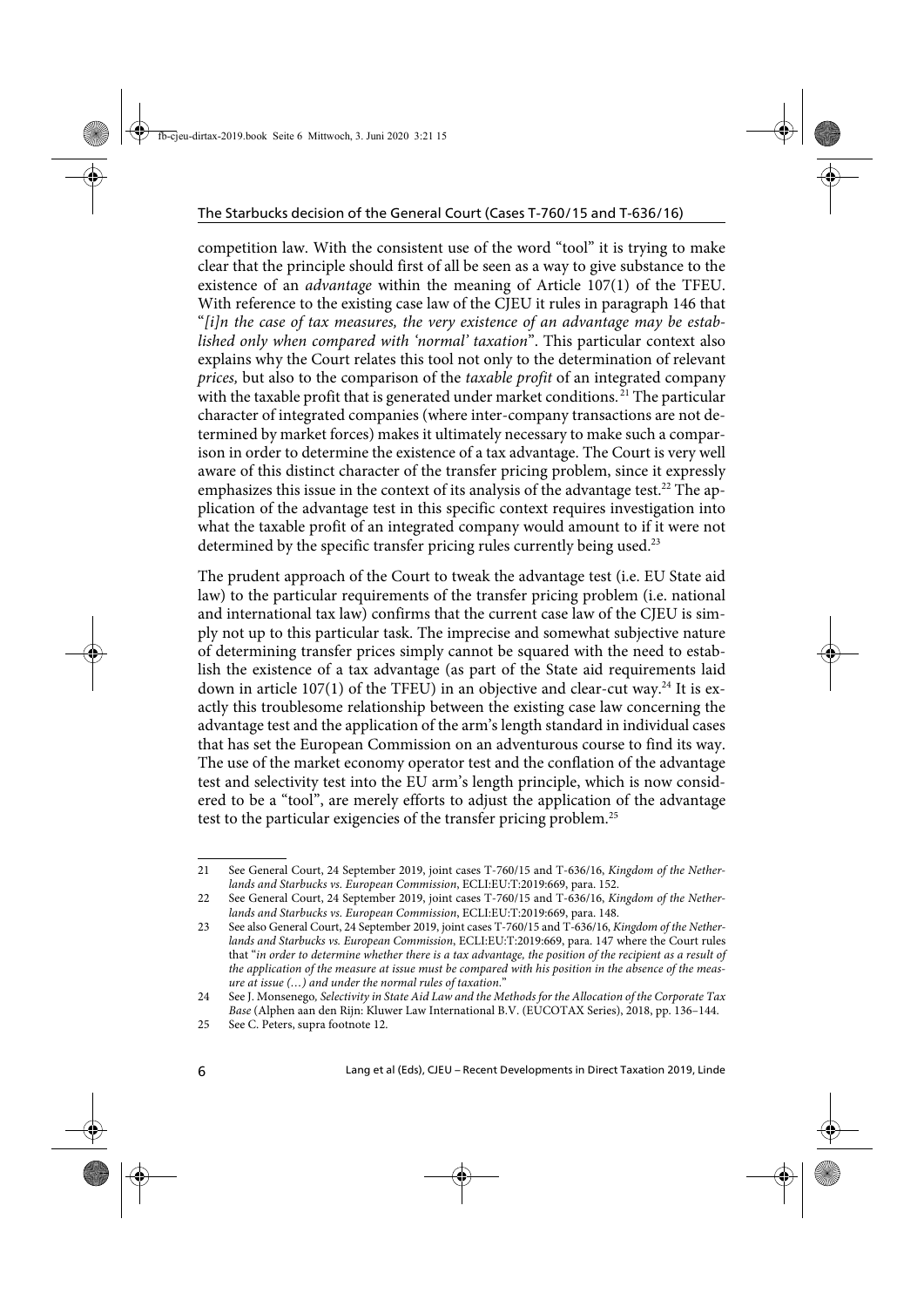The efforts of the Court to provide clarity on the function of the EU arm's length principle within the context of the interaction between EU State aid law and transfer pricing law are applaudable. The only question is whether it has provided sufficient clarification on the interaction between EU State aid law and transfer pricing law. Section 5 will therefore deal with the way that the Court has actually given substance to the EU arm's length principle. This should make it possible to analyse whether the approach chosen by the Court in this Starbucks case constitutes a proper solution to the problem of applying the advantage test in the context of transfer pricing law. For now, it is sufficient to conclude that the way in which the Court has framed the problem is a good starting point in this respect.

#### **4. Application depends on choice of the Member State: equality by choice?**

The mere recognition of an EU arm's length principle and the attempt of the Court to define the function of this principle in the particular context of the interaction between EU State aid law and transfer pricing law are important milestones arising from the ruling. Another crucial element of the ruling is the condition that the Court has attached to the application of the EU arm's length principle. Crucially, the application of EU fiscal State aid control is made dependent on the taxation of integrated companies under national tax law. We read in the central paragraph 149 that " $[w]$ here national tax law does not make a distinction between integrated undertakings and stand-alone undertakings for the purposes of their liability to corporate income tax, that law is intended to tax the profit arising from the economic activity of such an integrated undertaking as though it had arisen from transactions carried out at market prices." Subsequently, the Court makes clear that the application of the EU arm's length tool is triggered only when this particular condition is met. After all, this deliberate choice of the Member State implies that it wants to establish equal treatment between the taxation of stand-alone companies and the taxation of integrated companies. This particular aspect of national tax law therefore has the effect, according to the Court, that it is up to EU State aid law to supervise whether the Member State is actually delivering this promise of equal treatment. Consequently, in the words of the Court in the same paragraph, "the Commission may compare the fiscal burden of such an integrated undertaking resulting from the application of that fiscal measure with the fiscal burden resulting from the application of the normal rules of taxation under national law of an undertaking, placed in a comparable factual situation, carrying on its activities under market conditions." The Court seems therefore to conclude, without an explicit analysis, that stand-alone companies and integrated companies are in a comparable (factual and legal) situation from the point of view of the application of national corporate income tax.<sup>26</sup>

<sup>26</sup> This position is not undisputed. See, for example, R. Luja, Taxation, state aid and distortions of competition: General Report Topic II – FIDE Conference 2018, XXVIII FIDE Congress – Volume 2, Coimbra, Almedina 2018, para. 4.3.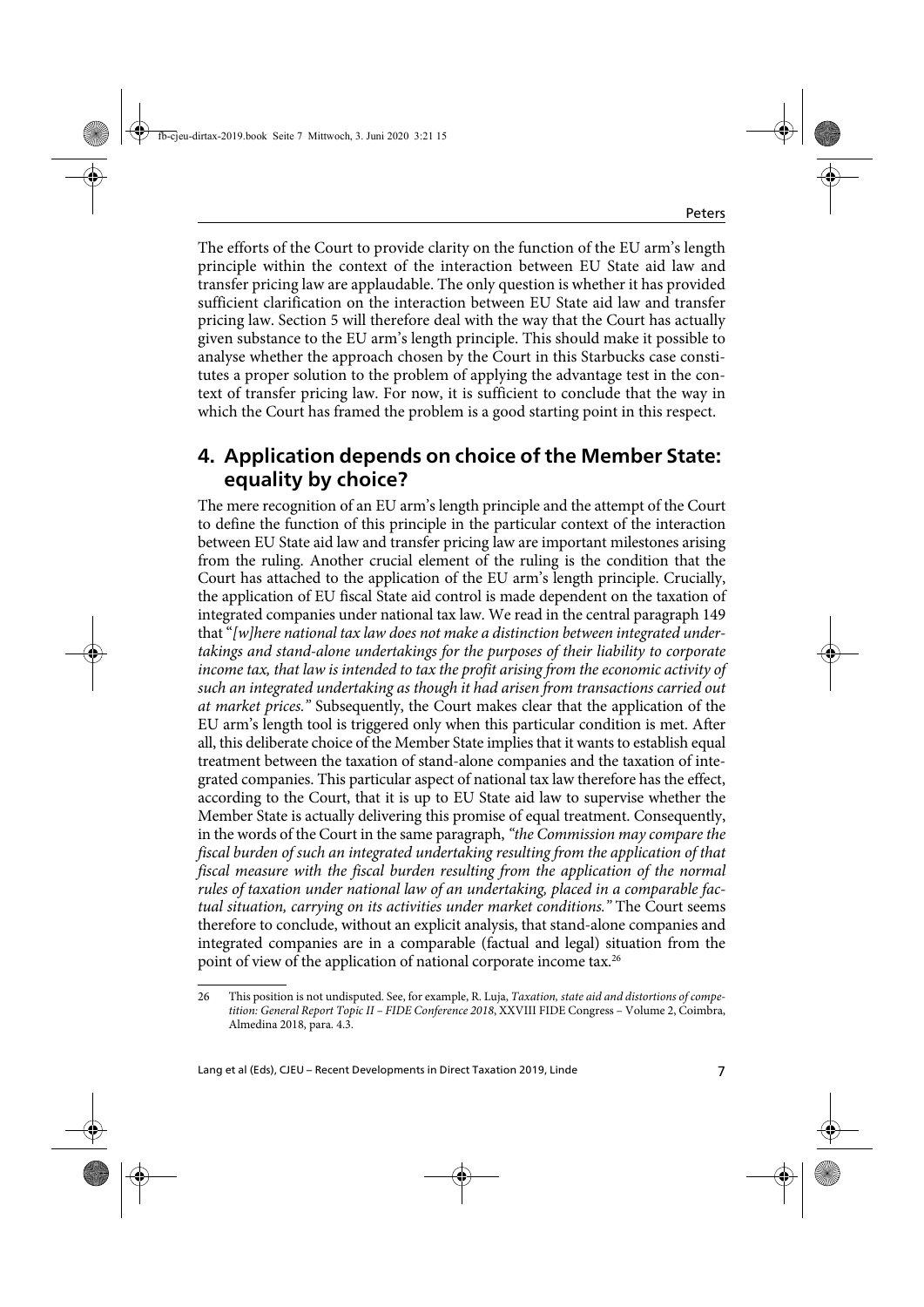This conditional application of the EU arm's length principle is predominantly an attempt to substantiate the delineation of competences between the Member States and the relevant European institutions in relation to EU fiscal State aid control. It suggests that the Member States are still able to make autonomous choices about the taxation of multinational companies. More particularly, this line of reasoning implies that the Member States have autonomy in choosing the 'allocation method' needed to organize the international allocation of the profits of multinational companies.<sup>27</sup> At the same time, it goes without saying that the Netherlands (in this case) and the very great majority of other Member States are actually applying the arm's length standard to perform this allocative function. This effectively makes the conditional nature of the application of Article 107 of the TFEU a dead letter in this particular context. The use of the arm's length standard in a national corporate income tax system automatically enforces the application of the EU arm's length principle that should supervise whether the application of this arm's length standard establishes the envisaged equal treatment between the taxation of stand-alone companies and the taxation of integrated companies.

Obviously, this leads to the fundamental question whether a Member State, let's say Ireland, may also choose not to include an allocation method in its corporate income tax system. Or does EU competition law prescribe that the proper functioning of the internal market is impaired when a corporate income tax system does not attempt to guarantee equal treatment between integrated companies and stand-alone companies? These are the fireworks we are anxiously waiting for in the pending Apple case. In my view, the Court is not yet putting its cards on the table in this Starbucks decision. At the same time, the decision leaves me with the impression that Apple and Ireland will lose their case. Briefly put, my conclusion boils down to fact that in a properly functioning internal market it is simply a reckless choice for a Member State to tax the separate legal entities of a multinational company in an independent way, while not drawing the conclusion from this starting point that there should be an allocation mechanism in place that does justice to the particularities of taxing such multinational companies. The Court does not wholeheartedly reject this argument (in paragraph 164) in the Starbucks case, but obviously since it is a case about the Dutch corporate income tax system, it did not have to do so. At the same time, it is undoubtedly true that the Court has explicitly followed- up on the already mentioned 'incoming tide' metaphor when it rules "that the Commission does not have, at this stage of the development of EU law, competence to allow it to define in an autonomous manner the 'normal' taxation of an integrated undertaking, by disregarding national tax rules".<sup>28</sup> That

<sup>27</sup> Compare the analysis of J. Monsenego, supra footnote 21.

<sup>28</sup> See General Court, 24 September 2019, joint cases T-760/15 and T-636/16, Kingdom of the Netherlands and Starbucks vs. European Commission, ECLI:EU:T:2019:669, para. 159.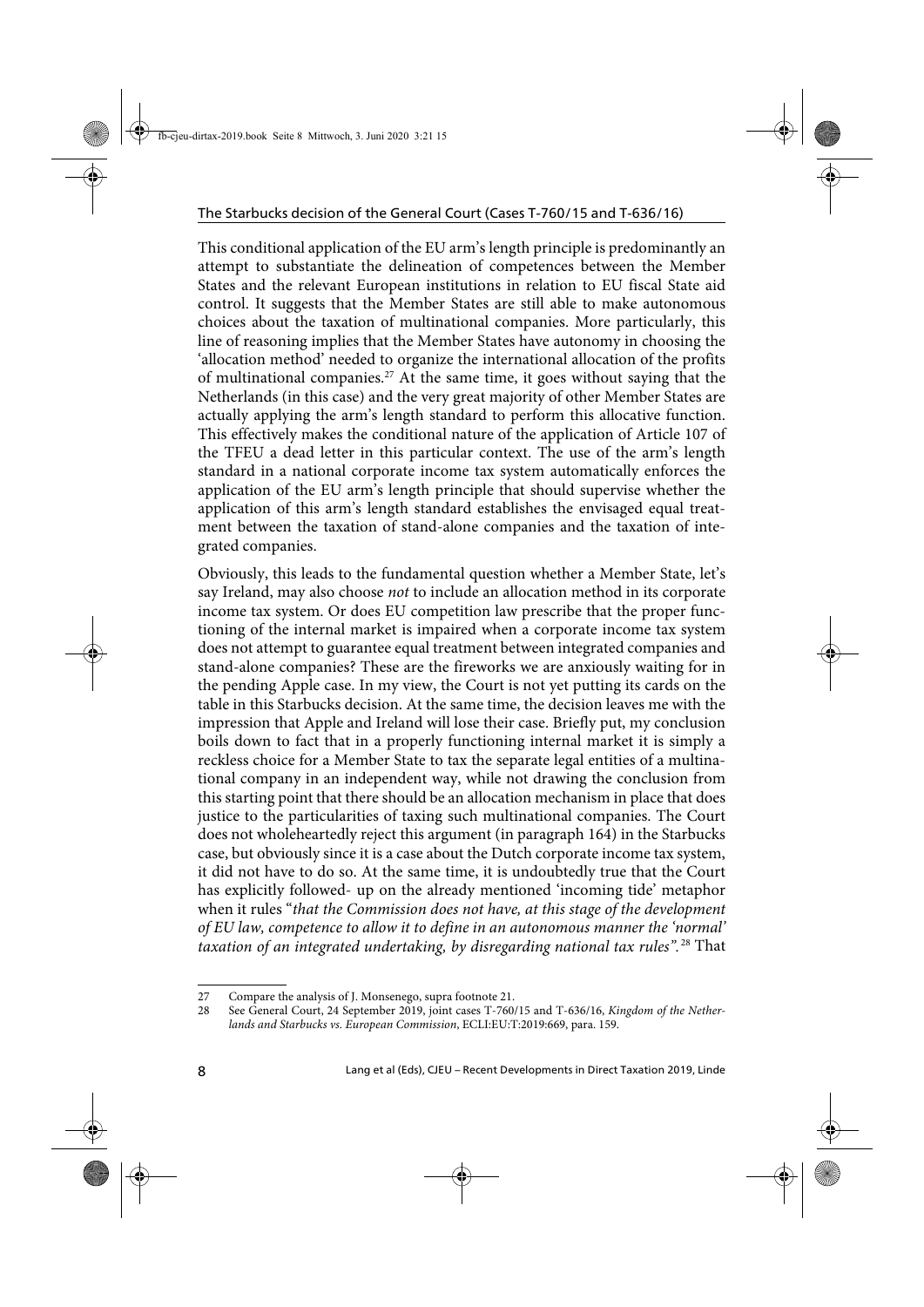phrase would seem to suggest that Ireland does not have to include the arm's length standard in its national tax law to guarantee equal treatment between multinational companies and stand-alone companies. Upon closer reading, however, this formulation does not provide clarity on the question of the competence of a Member State (like Ireland) to choose not to include an allocation method in its corporate income tax system. In my view, the Court only wants to make clear with this reference that the mere fact that the application of the EU arm's length principle is triggered (resulting from the aforementioned 'autonomous' choice of the Member State), does not imply that the European Commission is at liberty to prescribe the substantive scope of such a principle (tool) in a completely autonomous way. I will get back to this in the next section.

### **5. Substantiation of the EU arm's length principle: what is the benchmark for determining the normal level of taxation?**

These considerations lead in turn to the more problematic parts of the decision of the Court namely, the explication of the substantive scope of the EU arm's length principle and the subsequent application of the principle to the facts of the case. A considerable part of the debate about the EU arm's length principle was focused on whether it has an autonomous meaning and to what extent the national transfer pricing regulations and the OECD Transfer Pricing Guidelines are relevant for its interpretation.29 In my view, the Court has unfortunately not managed to find a proper solution to the challenging task of tweaking the advantage test to the particularities of the transfer pricing problem. Its decision to follow the Commission's semantic use of the word "tool" has the effect that the definition and the application of this tool goes awry.

It is in itself understandable that the Court denies the claim of the Netherlands that the European Commission has failed to substantiate the content of the EU arm's length principle.<sup>30</sup> Any principle that is derived from the principle of equality has an empty 'shell' that needs to be 'substantiated'. This implies however that a Court which is applying such a principle should provide clear insight into the criteria that are relevant for its equality-based analysis. In the context of the case under review, this would imply that the Court should have made it crystal-clear which *sources* of law are relevant to give substance to the EU arm's length principle. Only such a clear indication of the relevant sources of law would make it possible to establish the relevant reference system in an unequivocal way. However, the Court fails to give complete clarity on this crucial matter.

<sup>29</sup> Compare, for example, A. Gunn and J. Luts, Tax rulings, APA's and state aid: legal issues, EC Tax Review 2015, pp. 119–125.

<sup>30</sup> See General Court, 24 September 2019, joint cases T-760/15 and T-636/16, Kingdom of the Netherlands and Starbucks vs. European Commission, ECLI:EU:T:2019:669, para. 157.